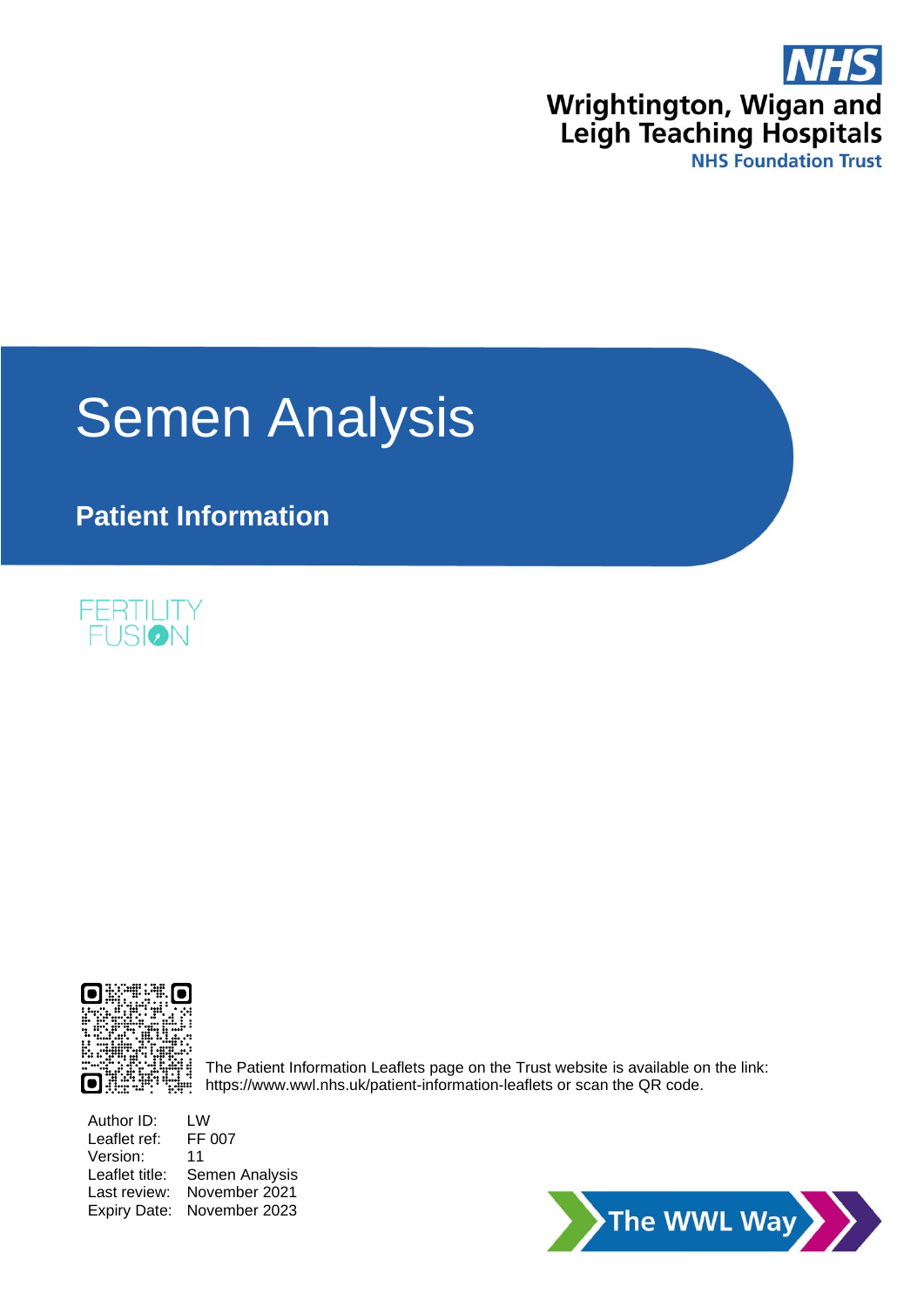## **Semen production requirements for semen analysis as part of investigations of infertility and also following vasectomy**

**Please read all this information carefully prior to your test. Covid-19 prevention measures are in place at Fertility Fusion, in line with the current Trust guidelines.**

## **How to request an appointment**

Semen tests are strictly by appointment only. Appointments can be made by calling Fertility Fusion on **01257 256251 (option 2).** There is a call back system in operation; please use it and we will return your call at the earliest opportunity. Semen testing is performed at Wrightington Hospital. Morning and afternoon appointments are available. If for any reason you are unable to attend for your appointment, please call the department as soon as possible to change your appointment. Any samples which are brought in without an appointment will not be tested.

## **Where do I take my sample?**

**Fertility Centre (Fertility Fusion) Wrightington Hospital Hall Lane Wrightington Wigan WN6 9EP**

The Fertility Centre is a stand-alone building, it is sign posted within the hospital grounds.

## **Can my partner take my sample in for me?**

Only if you have completed the specimen collection slip on page 3.

## **Is there anything that may affect my results?**

Failure to follow the instruction guidelines may seriously affect your results. If you have not followed instructions exactly then call the number above to organise another appointment.

## **How do I get my results?**

Fertility results are normally sent out to your GP or the clinician who requested your test within one week. You may need to repeat your test. If this is necessary, ring the number above for another appointment. Normally this second test will take place six weeks after your first test. For post vasectomy testing please see additional information on page 4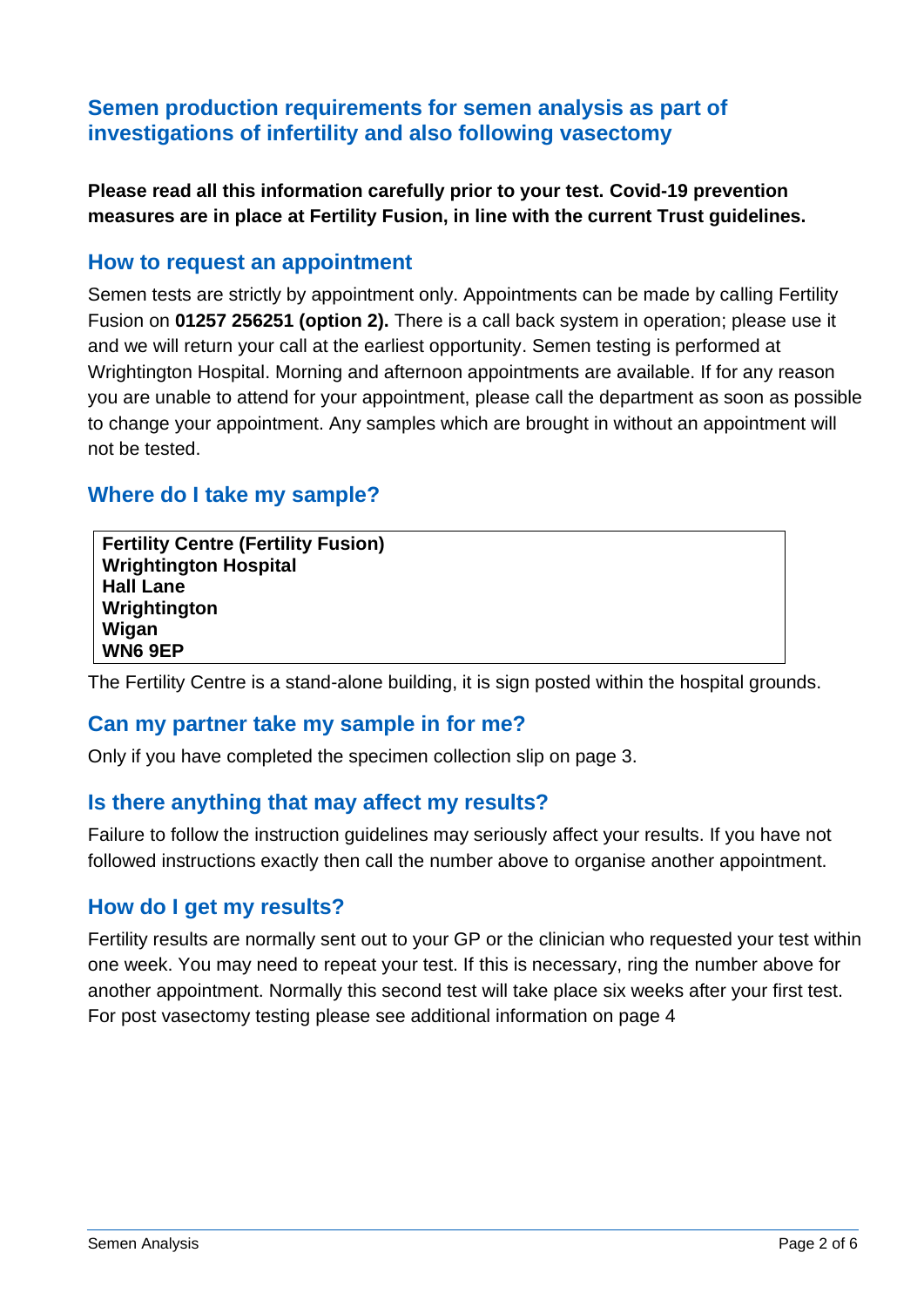# **Collection of the sample**

- Do not have intercourse or ejaculations less than 48 hours prior to your test.
- You should not abstain from intercourse or ejaculations for more than 7 days.
- First wash your hands and genitals with soap and water, rinse and then dry thoroughly.
- Collect the sample by masturbation directly into the container; do not use a condom to collect your sample into, as this will kill sperm.
- Collect the entire ejaculate.

## **The container and the request form**

- Use the semen analysis container provided for you.
- After producing your sample, screw the lid back onto the pot securely. Samples which have leaked will not be tested.
- Make sure you fill in your details on your pot. Details should include name, date of birth and Hospital or NHS number or address. Unlabelled pots will not be processed.
- Put your sample container into a sealed plastic bag (do not put any paperwork in this bag). It is very important that you fill in the slip at the bottom of this page, this information is essential.
- You may wish to place your sample, request form and completed slip into another bag ie a paper (dignity) bag, to keep them together when you transport them to the Unit.

## **Delivery of the sample**

The sample should arrive at the Andrology laboratory, Fertility Fusion at Wrightington Hospital, within one hour of production. Please keep your sample warm by carrying it in an inside pocket, especially if the weather is cold. Overheating or chilling the sample may cause sperm to die.

Please announce yourself to the receptionist, she will ask you to take a seat while you wait to be seen by the Andrologist. The Andrologist will take you to a private area of the unit, where you can hand over your sample, and your completed paperwork will be checked; it should only take a few minutes. Do not try and give your sample to the receptionist.

## **Producing a sample at the Unit**

If you wish to produce your sample on site, there are two suitable specimen production rooms available for your convenience. Please advise the member of staff when you make your appointment, that you wish to use this facility. Please note that the unit does not provide any visual, stimulatory material, you must bring your own with you. There is no internet access.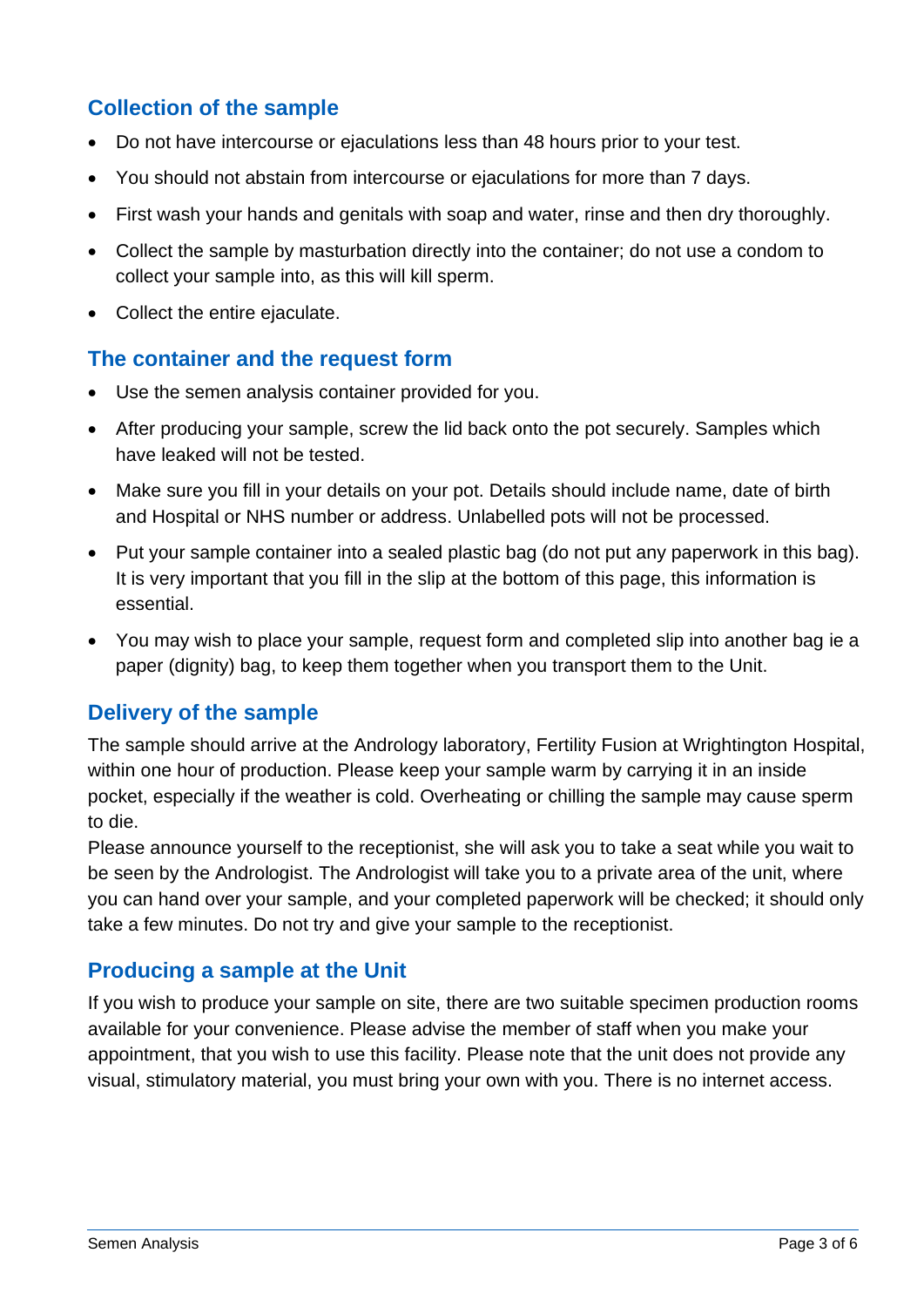Please complete this slip. This information is very important. Make sure you hand it in to the Andrologist along with your sample and request form.

| <b>Name</b>                                                                                                                   |  |
|-------------------------------------------------------------------------------------------------------------------------------|--|
| Date of birth                                                                                                                 |  |
| Date of sample collection                                                                                                     |  |
| Time of sample collection                                                                                                     |  |
| Number of days of abstinence<br>from intercourse or ejaculations.                                                             |  |
| Is all the sample in the pot?                                                                                                 |  |
| Please give details of any medical<br>conditions, recent illness, surgery,<br>or medication which may affect<br>your results. |  |

## **Additional Information for Post Vasectomy Testing**

- To ascertain that your operation has been successful you are required to submit at least 1 semen sample for testing.
- It is important that you read this leaflet carefully, it provides you with all the information you need to arrange your appointment for semen testing; it also tells you where to take it and how to collect it.
- Testing is by appointment only. You should get a text reminder of the date of your test; if we have your mobile phone number and you agree to this service.
- Your semen sample should be submitted at least 20 weeks after your operation and after you have had at least 24 ejaculations since your operation. Patients over the age of 45 may well require significantly more ejaculations to establish clearance.
- You must use the semen analysis pot provided to collect your sample.
- If your first test shows that sperm are still present, you will be required to do a further test 3 weeks later. You will be notified if this is the case.
- It is important that you submit the information below along with your sample and request form.
- Your results will be sent to you in writing approximately 4 weeks after you have submitted your sample.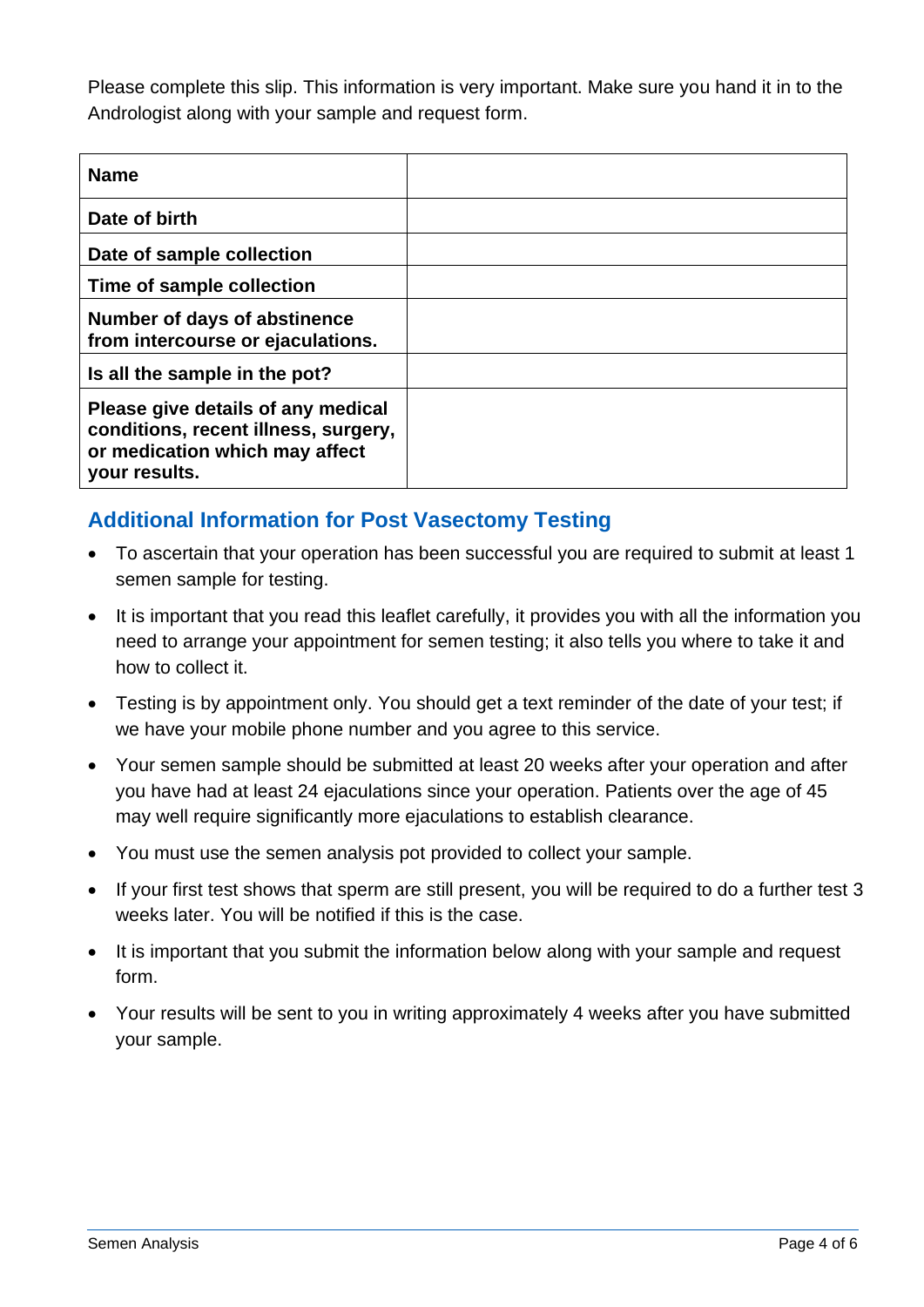**Please remember your sample needs to be complete (the full ejaculate in the pot), having abstained for 2 days but not more than 7 days.**

| <b>POST VASECTOMY SEMEN SAMPLE</b>       |  |
|------------------------------------------|--|
| <b>Name</b>                              |  |
| Date of Birth                            |  |
| Date of sample collection                |  |
| Time of sample collection                |  |
| Number of days since you last ejaculated |  |
| Did all of your ejaculate go in the pot? |  |